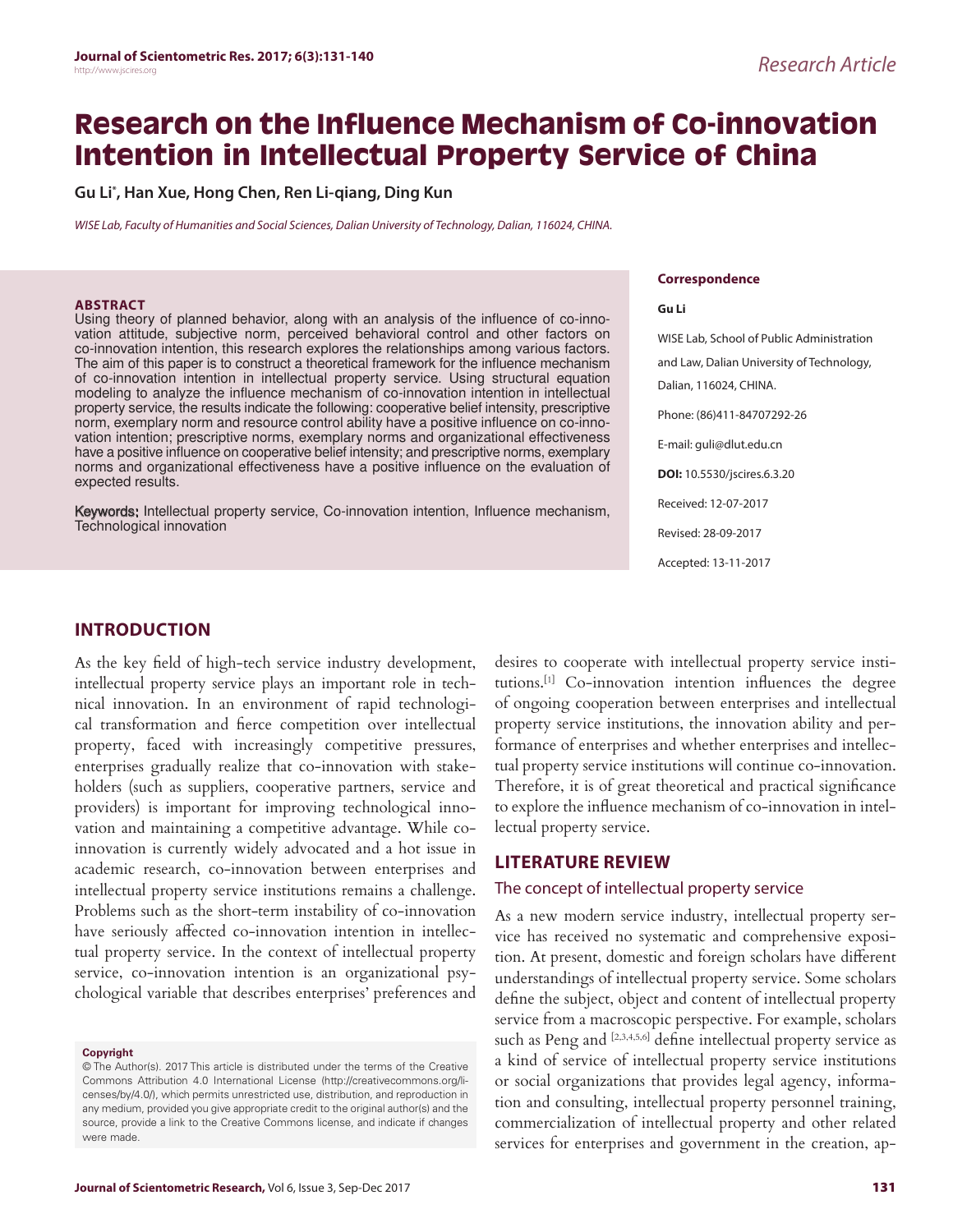plication, management and protection of intellectual property. Some scholars, from a microcosmic perspective, define intellectual property service based on its characteristics. Scholars such as [7,8,9]note that intellectual property represents and allows for innovation, where the goal is to provide services about knowledge and innovation and to realize the value of intellectual property.

According to the above analysis, intellectual property service is a kind of comprehensive service based on related laws and regulations. Intellectual property service institutions and social organizations of all kinds use their knowledge and skills to provide services for subjects of intellectual property innovation (such as enterprises, universities, research institutions and non-service inventors) in the creation, application, management and protection of intellectual property. The goal of these services is to acknowledge the value of intellectual property. From this definition, we find that intellectual property service involves multiple subjects. Among the service subjects are all kinds of intellectual property service institutions and social organizations, and the service objects include intellectual property innovation subjects such as enterprises, universities, scientific research institutions and many others. In addition, as the policy maker of intellectual property, the government also plays an important role in developing intellectual property service. In addition, the content of intellectual property services is also multiple, including not only technical services but also economic and legal services. To some extent, the diversity of subjects and content suggest that it is essential and feasible to provide service assurance for technical innovation in the cooperation of intellectual property services.

# The influencing factors of co-innovation intention

At the low co-innovation intention level, scholars from different perspectives analyze the influencing factors of co-innovation intention, and do so in different ways.<sup>[10,11,12]</sup> Explore the relationship between risk factors and co-innovation intention. [13] Note that the level of internal technical resources and innovative talents are the important influencing factors of coinnovation intention in the SMEs. [14,15] Find that social capital and social networks have a positive effect on co-innovation.<sup>[16]</sup> Thinks that the co-innovation intention of SMEs depends on the demand for complementary resources and the attraction of potential cooperative partners.[17,18]

Explore co-innovation intention from the perspective of promise and trust in relational-embeddedness organization. They consider that cooperative relationships are based on bilateral trust. Therefore, the more bilateral trust, the stronger the possibility and intention of long-term cooperation.

Based on the above literature review, co-innovation intention is influenced by many internal and external factors. However, since the research on external factors focuses mainly on the relationship of co-innovation between enterprises, it overlooks the influence of intellectual property service on co-innovation intention.

With increasingly fierce competition in the field of intellectual property, as an important auxiliary force of enterprise technological innovation, the development of intellectual property service institutions will have a significant impact on enterprises' co-innovation intention. This furthermore determines the efficiency of co-innovation. Therefore, this research will concentrate on the influencing mechanism of co-innovation intention in intellectual property service, helping enterprises to accurately comprehend the construction and management of cooperative relationships with intellectual property service institutions. The goal is to enhance co-innovation intention, enrich the theory of co-innovation and provide instructions and suggestions for researchers and practitioners.

# The related attribute research of intellectual property service and co-innovation intention

To research co-innovation intention in intellectual property service, it is first necessary to make the relationship between these two clear. From the perspective of strategic alliance, [19,20] think that co-innovation is a strategic alliance between organizations to achieve the goal of technological innovation. From the perspective of technology learning and ability acquisition,[21,22] define co-innovation as the process of mutual learning between organizations, and an effective way for enterprises to learn technology. From the perspective of innovation value chains,[23] define co-innovation as the process of technological innovation and application through cooperation with other organizations. From the perspective of social network effects, which emphasizes non-economic interdependence among organizations,[22] and[24] think that co-innovation allows enterprises to transcend their own boundaries to achieve resource sharing and complementary advantages. Thus, co-innovation intention is the preference and willingness of enterprises to co-innovate with stakeholders (such as suppliers, partners, and service providers), whose goals are complementary resources, cost reduction, risk prevention, technical learning and to enhance technological innovation.

Due to the diversification of intellectual property service demand, the variety of content and the characteristics of innovation, this research concludes that there are some commonalities between co-innovation and intellectual property service: the enterprise is both the subject of co-innovation intention and the main object of intellectual property service. The goals of enterprises participating in co-innovation are complementary resources, cost reduction, risk prevention, technical learning and enhancement of technological innovation. The diverse service and innovation of intellectual property services can guarantee professional and high-value services for enterprises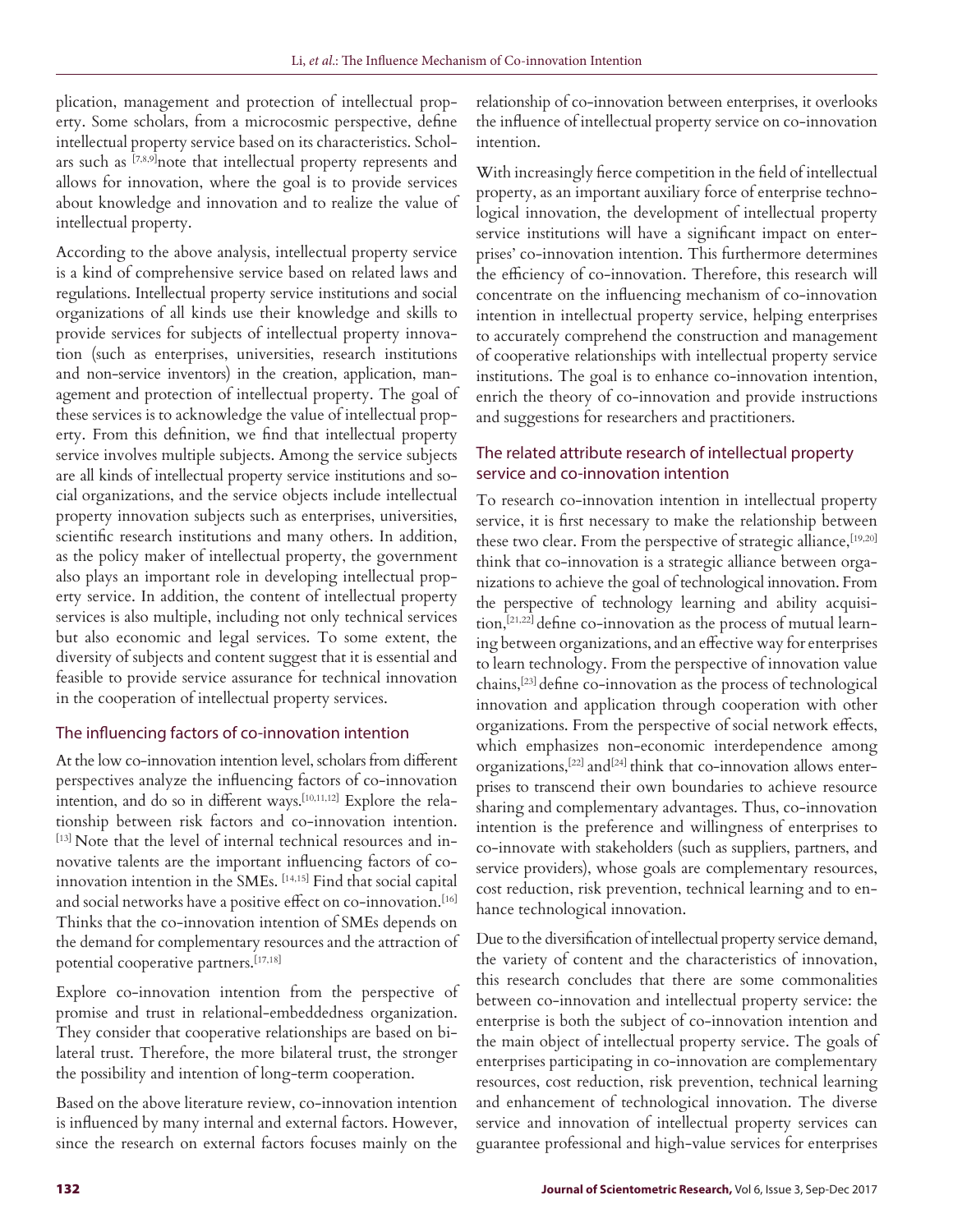in the process of co-innovation, which will help enterprises enhance technological innovation. Thus, the research of co-innovation intention is of great significance for enterprises to achieve co-innovation in the intellectual property service.

# Theoretical Basis and Research Hypothesis Theoretical basis

Based on the above analysis of the influencing factors of coinnovation intention, we can see that co-innovation intention between enterprises is influenced by factors such as the level of technology resources, trust, risks and the attractiveness of partners. Therefore, to thoroughly analyze the influencing factors of co-innovation intention between enterprises and intellectual property service institutions, this study relies on the influencing factors of theory of planned behavior, which includes the subject's perception of his own behavior, the influence of social pressure on behavior and whether the subject is able to control opportunities and resources. This study also relies on the characteristics of co-innovation in intellectual property service from the perspectives of co-innovation attitude, subjective norm and perceived behavioral control to analyze the influencing factors of co-innovation intention in intellectual property service.

# Among these perspectives

The co-innovation attitude refers to an evaluation of the preferred degree of innovation subject to co-innovation in a given situation, as well as a comprehensive evaluation of the expected results, which mainly includes cooperative belief intensity and evaluation of the expected results.

Subjective norm refers to the influence of the external environment on subjects of cooperation. That is, subjective norm is the social pressure perceived by cooperative subjects whether they are willing to co-innovate or not, which mainly includes prescriptive norm and exemplary norm.

Perceived behavioral control refers to the degree of difficulty of implementing co-innovation perceived by cooperative subjects. This reflects the subjective perception of the factors which may promote or hinder the implementation of coinnovation, which mainly includes organizational effectiveness and resource control.

# Research hypothesis The relationship between co-innovation attitude and co-innovation intention

On the one hand, the main form of internal motivation for co-innovation is behavioral attitude. Cooperative belief intensity is the expectation of the innovation subject and the intellectual property service institutions to achieve co-innovation, and is influenced by the attitude of innovation subjects toward intellectual property services, as well as the manner and degree of

intervention. In the process of creation, application, protection and management, when an innovation subject realizes its strategic goal of technological innovation, that subject will actively seek cooperation with intellectual property services to better adopt external services and integrate internal innovation. At the same time, intellectual property service institutions can aid technological innovation in areas of agency, law, information, consulting, commercialization, training and other aspects. Such institutions will promote the commercialization and industrialization of innovation achievements and improve technological innovation. Furthermore, to some extent, it will strengthen the identity of innovation subjects and service institutions for co-innovation in the process of intellectual property service while stimulating co-innovation intention.

On the other hand, expected results evaluation is thought of as the positive or negative estimation of cooperative results, where such results are evaluated by intellectual property innovation subjects and intellectual property service institutions. Enterprises hope that participation in co-innovation can bring positive returns to expected results.[25] During co-innovation, enterprises and intellectual property service institutions will make an expected evaluation of co-innovation returns. In other words, enterprises will judge whether the result is positive or not. Positive returns lead to a positive behavioral attitude, which can strengthen co-innovation intention; negative returns lead to a negative behavioral attitude, which can weaken co-innovation intention.

# In conclusion, the research outlined above suggests the following assumptions

H1a: The cooperative belief intensity has a positive effect on co-innovation intention.

H1b: The expected results evaluation has a positive effect on co-innovation intention.

# The relationship between subjective norm and co-innovation intention

In the co-innovation of intellectual property service, a prescriptive norm is a form of governmental support that is received by innovation subjects and intellectual property service institutions. For innovation subjects, it is difficult to obtain a better environment for innovation without governmental support. Many cases in which enterprises receive governmental support show that, in the process of co-innovation, government provides a good environment and supportive systems for enterprises.[26] Under the unconscious influence of this pressure and motivation, innovation subjects will strengthen coinnovation intention in the creation, application, protection and management of intellectual property. Intellectual property service institutions with governmental support can have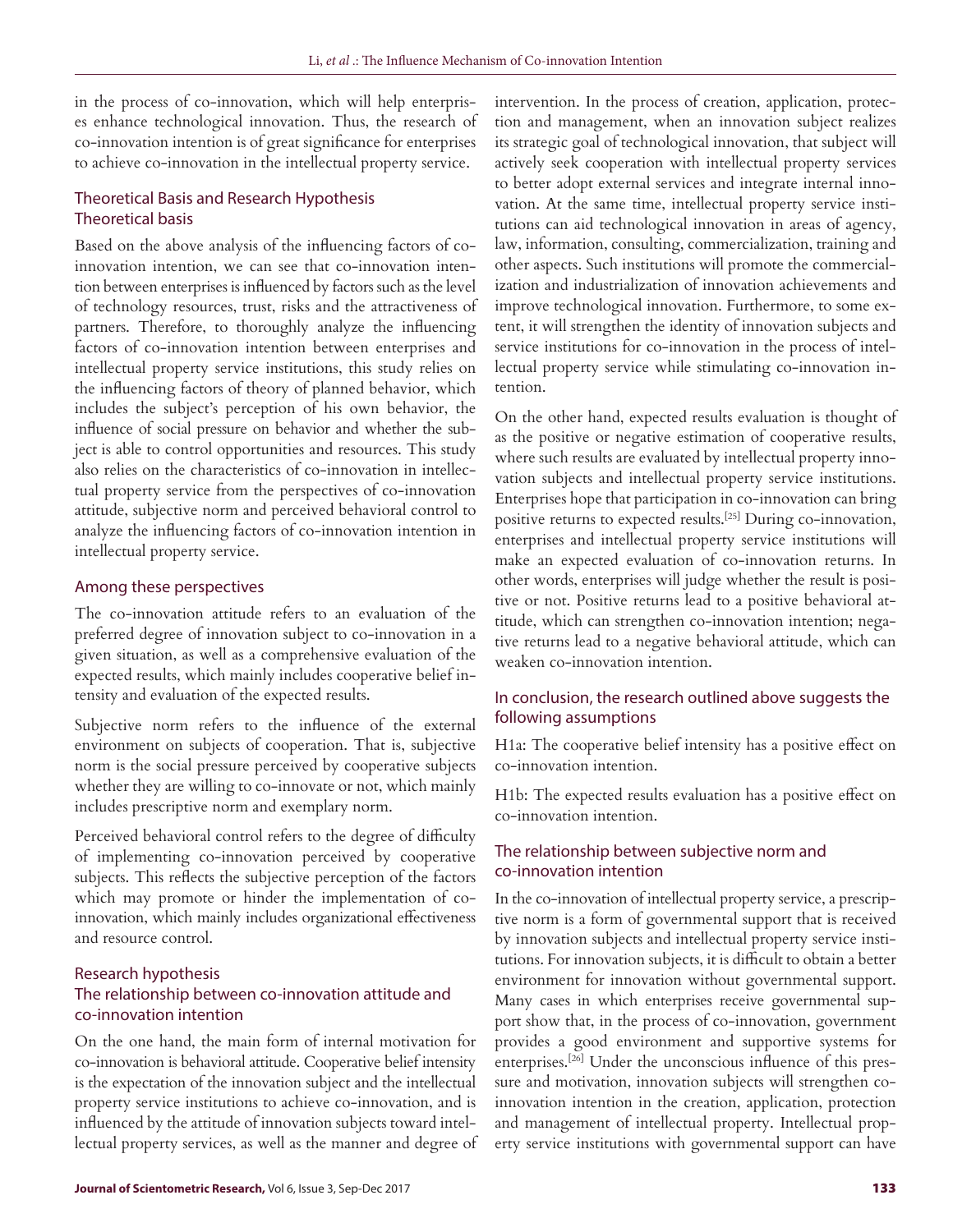better chances of development and provide high-level services for innovation subjects to participate in co-innovation. This will make intellectual property service institutions become important cooperative partners with innovation subjects and enhance the competitiveness of the high-tech service industry. Therefore, based on self-interest, innovation subjects and intellectual property service institutions will enhance executive intention of co-innovation under the influence of policy perception.

In the development of intellectual property service, an exemplary norm is thought of as the demonstrative effect of co-innovation strategy adopted by innovation subjects or intellectual property service institutions. From a knowledge perspective, technological innovation is a kind of knowledge innovation, and organizational learning can be seen as an enterprise that promotes knowledge innovation and improves independent innovation.[27] In terms of intelectual property, the cooperation between innovation subjects and intellectual property service institutions will improve innovation efficiency, turning an intellectual property advantage into a competitive market advantage, while also enhancing industry competitiveness. In this cooperative and innovative circumstance, the influence of a demonstration effect can teach other enterprises in the same industry a similar development mode, which has a positive influence on co-innovation intention in intellectual property service.

# In conclusion, the above research suggests the following assumptions

H2a: The prescriptive norm has a positive effect on co-innovation intention.

H2b: The exemplary norm has a positive effect on co-innovation intention.

# The relationship between perceived behavioral control and co-innovation intention.

In the co-innovation of intellectual property service, organizational effectiveness emphasizes the degree of confidence in whether the intellectual property innovation subject and the intellectual property service institutions can accomplish coinnovation on their own. Therefore, the organizational effectiveness of co-innovation behavior comes from the confidence of the intellectual property innovation subject in their own technological innovation ability and from the confidence of the intellectual property service institutions in their service abilities. In the state of competition and cooperation, intellectual property risk has become one of the three major risks that enterprises face.[28] The greater risk that enterprises face of losing intellectual property—themore knowledge resources that have been leaked—the higher the probability of illegal misappropriation will be, which furthers the demand of enterprises

to protect their knowledge resources.[29] The more confidence in the enterprise's technological innovation behavior capability, the higher the demand for protecting intellectual property will be, and the greater co-innovation intention with intellectual property service institutions will be. Furthermore, when an intellectual property service institution is confident in the high-level and comprehensive intellectual property service it provides for enterprises, it is willing to cooperate with enterprises in a state of mutual satisfaction.

Innovation subjects and intellectual property service institutions need not only confidence to cooperate but also the ability to allocate resources and coordinate friendships needed in coinnovation. Co-innovation in intellectual property service is mainly based on intellectual property—one of the intangible assets. On the one hand, innovation subjects have many intellectual property resources, which need professional service to uphold the value of intellectual property. On the other hand, intellectual property service institutions have many service resources, which need to provide intellectual property services for innovation subjects to realize their value. Because of the constraints of resources owned by innovation subjects and intellectual property service institutions, these parties must cooperate to achieve complementary resources. When both sides reach a tacit understanding of cooperation on needed resources in co-innovation and think they can control the process and results of co-innovation well, they will participate in co-innovation.

# In conclusion, the above research suggests the following assumptions

H3a: Organizational effectiveness has a positive effect on co-innovation intention.

H3b: Resource control ability has a positive effect on coinnovation intention.

# The relationship between behavioral attitude, subjective norm and perceived behavioral control

As the three factors of TPB theory, behavioral attitude, subjective norm and perceived behavioral control are interdependent. In particular, subjective norm and perceived behavioral control have a positive effect on behavioral attitude.<sup>[30,31]</sup> In the process of co-innovation, innovation subjects and intellectual property service institutions devote much time and effort so that they can reduce the uncertainty of the result. So that under this circumstance, the innovation subject and the intellectual property service institutions tend to ask for help with finance and policy from government, which can help to withstand risks and generate a positive behavioral attitude in co-innovation. In addition, they tend to ask experienced and trusty enterprises or institutions for help. When supported, they will generate a positive attitude.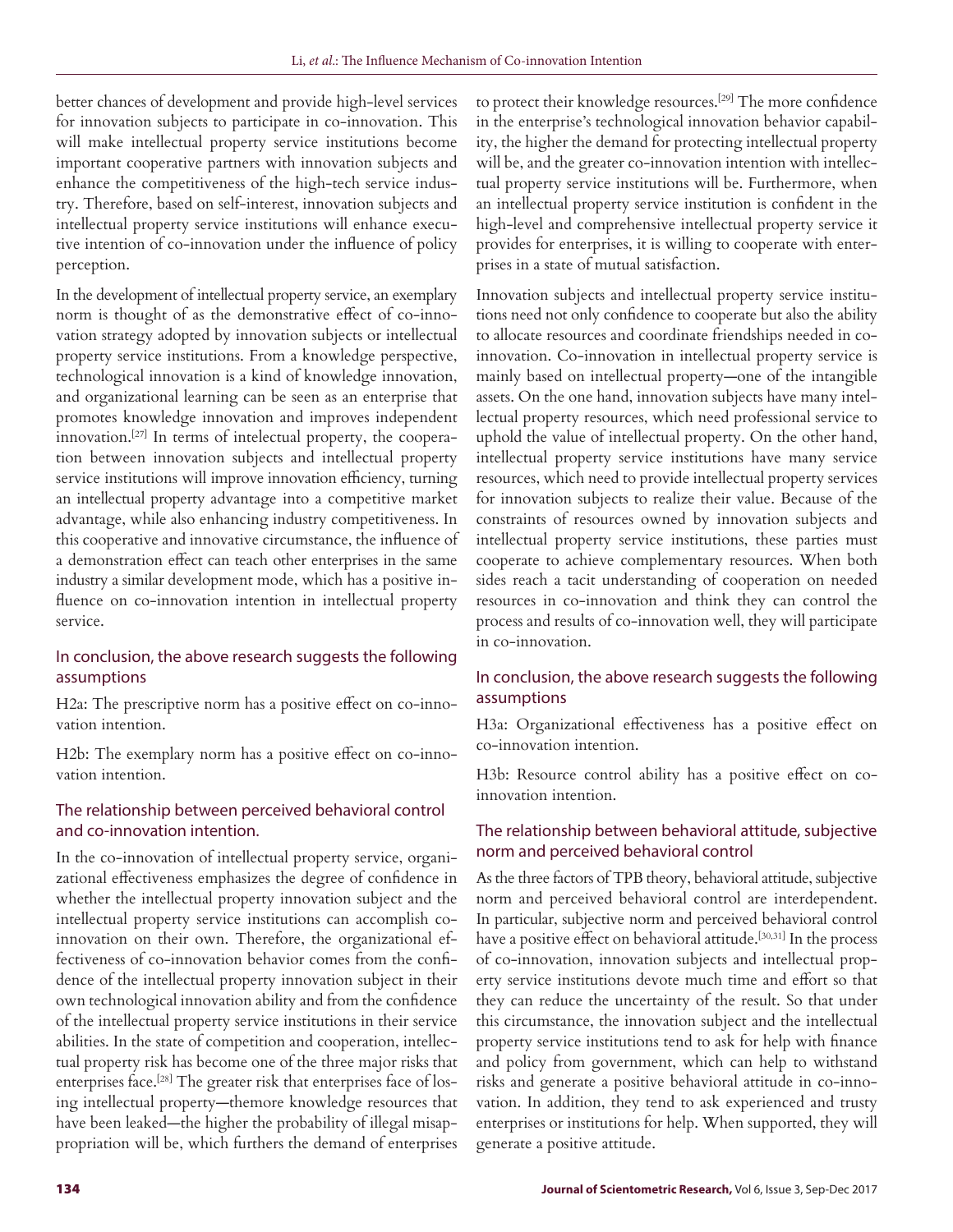Generally, the organizational effectiveness of innovation subjects and intellectual property service institutions to some extent may affect their behavior attitude. The higher degree of confidence in their cooperative and innovative abilities, themore positive their attitudes will be. In addition, innovation subjects and intellectual property service institutions selectpartners and co-innovative content based on their own resources to develop strong points and avoid weak points, which will promote co-innovation. Especially in the process of co-innovation, technological innovation cycle and the uncertainty of intellectual property service value are the key problems in need of innovation subjects and intellectual property service institutions to solve. When innovation subjects and intellectual property service institutions can accurately locate their own resource control abilities in co-innovation, their behavioral attitudes will become more positive.

# In conclusion, the above research suggests the following assumptions

H4a: The prescriptive norm has a positive effect on cooperative belief intensity.

H4b: The prescriptive norm has a positive effect on the evaluation of expected results.

H4c: The exemplary norm has a positive effect on cooperative belief intensity.

H4d: The exemplary norm has a positive effect on the evaluation of expected results.

H5a: Organizational effectiveness has a positive effect on cooperative belief intensity.

H5b: Organizational effectiveness has a positive effect on the evaluation of expected results.

H6a: Resource control ability has a positive effect on cooperative belief intensity.

H6d: Resource control ability has a positive effect on the evaluation of expected results.

# Theoretical framework

Based on the analysis of the relationship among the co-innovation attitude, subjective norm, perceived behavioral control and co-innovation intention, this research constructs a theoretical model that shows that three other variables influence co-innovation intention, as shown in Figure 1.

The influence mechanism model of co-innovation intention in intellectual property service has two parts. First, based on the theory of planned behavior and the characteristics of coinnovation, the model analyzes the influencing factors of coinnovation behavior from the perspective of co-innovation attitude, subjective norm and perceived behavioral control,



**Figure 1: The Theoretical Model of the Influence Mechanism of Coinnovation Intention in Intellectual Property Service.**

while exploring the relationship between these three variables in intellectual property service. Second, the model explores how each dimension of the three variables—co-innovation attitude, subjective norm and perceived behavioral control affects co-innovation intention in intellectual property service.

# Research Methods

In this research, a questionnaire is conducted to verify the theoretical model and research hypotheses to improve the general applicability of the results.

# Sample selection and data collection

The research group conducts interviews and questionnaires in the field of intellectual property service institutions, enterprises, universities and research institutions in the form of field visits, telephone consultations and e-mail communications. Additionally, the research group also uses a network platform to obtain domestic patent agency industry-related personnel data, especially distribution questionnaires to a forum on Sibo. Sibo is the leading intellectual property professional portal in China, whose users have more than 160 thousand people. The portal is mainly for inventors, intellectual property service personnel, intellectual property management personnel and other industry professionals, and it provides strong support for the acquisition of research data.

The subjects of this research are the intellectual property service personnel, the intellectual property researcher, the inventor and the intellectual property related personnel. A total of 380 questionnaires were sent out, and 341 questionnaires were collected, with a questionnaire return rate of 89.74%. Sixteen questionnaires were eliminated as invalid. Three-hundred and twenty-five of the questionnaires were valid, with an effectiveness rate of "95.3%. Through statistical analysis of the effective sample data, we get the descriptive statistics of respondents' basic information Table 1. Table 1 shows that at the individual level, there are 181 male patent agents in the sample, accounting for 55.7% of the total population surveyed.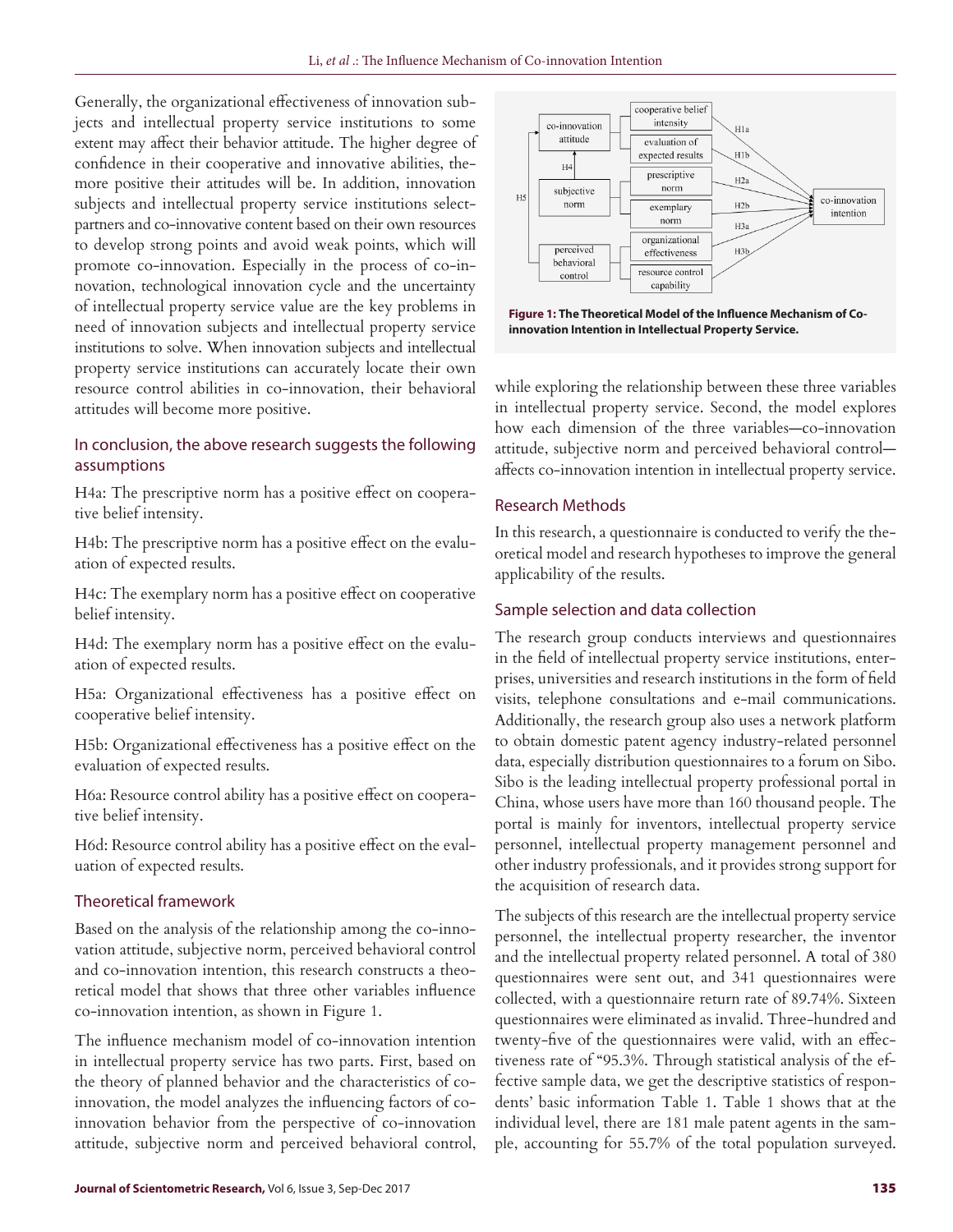| <b>Sample Characteristics</b> | <b>Classification Criteria</b>          | <b>Samples Size</b> | Proportion (%) |
|-------------------------------|-----------------------------------------|---------------------|----------------|
| Gender                        | Male                                    | 181                 | 55.7           |
|                               | Female                                  | 144                 | 44.3           |
| Age                           | 25 and below                            | 59                  | 18.2           |
|                               | $25 - 35$                               | 164                 | 50.5           |
|                               | $36 - 45$                               | 76                  | 23.4           |
|                               | $45 - 60$                               | 26                  | 8.0            |
| Education                     | College                                 | 26                  | 8.0            |
|                               | Bachelor's                              | 167                 | 51.4           |
|                               | Master's                                | 100                 | 30.8           |
|                               | Doctorate                               | 32                  | 9.8            |
| Title                         | Primary                                 | 77                  | 23.7           |
|                               | Middle                                  | 99                  | 30.5           |
|                               | Vice-senior                             | 73                  | 22.5           |
|                               | Senior                                  | 19                  | 5.8            |
|                               | Others                                  | 57                  | 17.5           |
|                               | Inventor/Technical staff                | 69                  | 21.2           |
|                               | Intellectual property service personnel | 93                  | 28.6           |
| Career                        | Intellectual property researchers       | 71                  | 21.8           |
|                               | Others                                  | 92                  | 28.3           |

**Table 1: Descriptive Statistics of Respondents' Basic Information.**

Of these patent agents, 50.5% of are aged at 25-30 years old. In terms of education level, Master's degree accounts for most (40.6%), indicating that the research subjects are highly educated.

#### Research variables and measurement

To ensure both the reliability and validity of measurement tools and the rationality of the questionnaire's design, the variable design should use as common and effective a scale as possible. Given the aim and theme of this research, as conducted by intellectual property experts and professionals who design questionnaires, we first form the primary measurement scale, and then determine the final measurement scale with exploratory factor analysis. In addition to basic information on the questionnaire, the question for each scale is in the form of a five-point Likert scale (1 represents very unimportant, while 5 represents very important):

#### **Co-innovation attitude**

Based on related indexes of behavioral attitude variables from [32,33] in theory of planned behavior, the items in question include cooperative belief intensity and expected result evaluation, as found in the analysis of intellectual property service content by.[34] Cooperative belief intensity mainly measures the degree to which innovation subjects and intellectual property service institutions are willing to engage in co-innovation. This measure includes 7 items, including services such as information retrieval, text writing, communication and reply, tort litigation, commercialization, patent warning and patent strategy management. The evaluation of expected results measure the expected return from co-innovation. This measure includes 3 items, including the prediction of patent value, the evaluation of patent quality and the prospects of patent application.

### **Subjective norm**

Based on related indexes of subjective norm variables by [35,36] in theory of planned behavior, the items in question include prescriptive norm and exemplary norm, as found in research by[37] that enterprises are supported by exploratory innovation. The prescriptive norm mainly measures the guidance, encouragement and degree to which government supports co-innovation behavior in intellectual property services. This includes 5 items, including policy guidance, project support, and financial support. The exemplary norm mainly measures the positive impact of co-innovation among typical subjects within the same industry or in the process of development, which includes 3 items.

# Perceived behavioral control

Based on related indexes of perceived behavioral control by,[38,39,40] the items in question include organizational effectiveness and resource control. Organizational effectiveness measures the confidence levels of cooperative subjects who are engaged in co-innovation. This includes 4 items, including the confidence of intellectual property service institutions in their service, the confidence of innovation subjects in their technology research and the confidence of both sides in their resource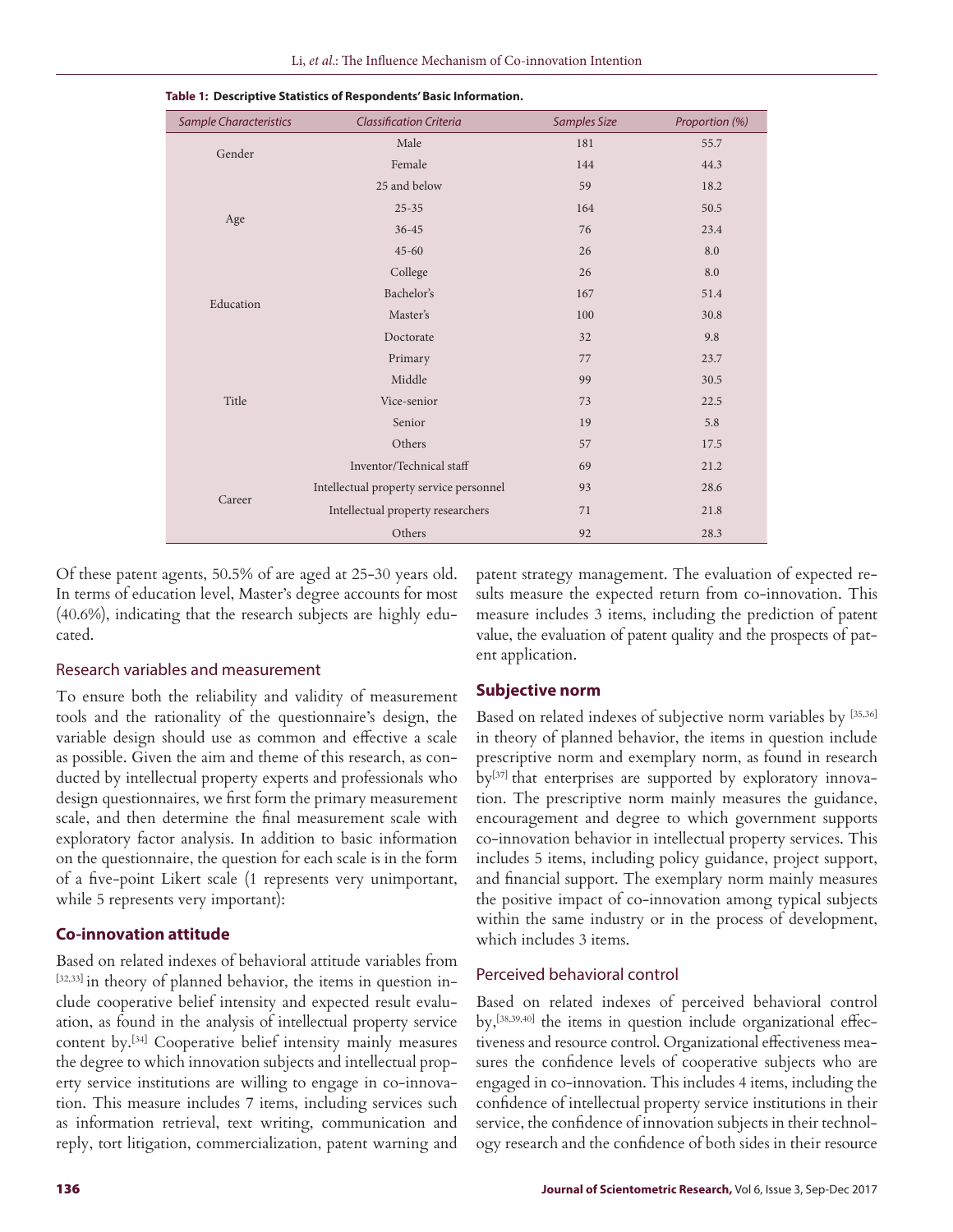| Variable                           | Question Code                  |                 | <b>Factor Load</b> | $\tau$                   | Cronbachs'a | Absolute Fit Index           | <b>Relative Fit Index</b>     |
|------------------------------------|--------------------------------|-----------------|--------------------|--------------------------|-------------|------------------------------|-------------------------------|
| $Co-$<br>innovation<br>attitude    |                                | XN1             | 0.724              | $\qquad \qquad -$        |             |                              |                               |
|                                    |                                | XN <sub>2</sub> | 0.714              | 11.968                   |             |                              |                               |
|                                    | Cooperative belief intensity   | XN3             | 0.685              | 11.494                   | 0.829       | $= 2.758$<br>$RMSEA = 0.074$ |                               |
|                                    |                                | XN4             | 0.703              | 11.790                   |             |                              | GFI=0.978                     |
|                                    |                                | XN <sub>5</sub> | 0.678              | 11.382                   |             |                              | $AGFI=0.960$<br>$NFI=0.969$   |
|                                    |                                | XN <sub>6</sub> | 0.513              | 8.592                    |             |                              | CFI=0.991                     |
|                                    |                                | JGI             | 0.717              | $\overline{\phantom{m}}$ |             |                              |                               |
|                                    | Evaluation of expected results | JG <sub>2</sub> | 0.729              | 11.680                   | 0.715       |                              |                               |
|                                    |                                | IG3             | 0.591              | 9.620                    |             |                              |                               |
|                                    |                                | ZL1             | 0.774              | $\overline{\phantom{m}}$ |             |                              |                               |
|                                    | Prescriptive norm              | ZL2             | 0.710              | 12.197                   | 0.785       | $=2.758$<br>RMSEA=0.074      |                               |
| Subjective<br>norm                 |                                | ZL3             | 0.655              | 11.240                   |             |                              | GFI=0.972                     |
|                                    |                                | ZL4             | 0.633              | 10.838                   |             |                              | $AGFI=0.934$<br>$NFI=0.964$   |
|                                    |                                | SF <sub>1</sub> | 0.698              |                          |             |                              | $CFI=0.976$                   |
|                                    | Exemplary norm                 | SF <sub>2</sub> | 0.697              | 10.977                   | 0.746       |                              |                               |
|                                    |                                | SF3             | 0.721              | 11.153                   |             |                              |                               |
| Perceived<br>behavioral<br>control |                                | ZX1             | 0.648              |                          |             |                              |                               |
|                                    | Organizational effectiveness   | ZX <sub>2</sub> | 0.886              | 11.507                   | 0.813       |                              | GFI=0.982                     |
|                                    |                                | ZX3             | 0.772              | 11.483                   |             | $= 2.876$<br>RMSEA=0.076     | $AGFI=0.938$                  |
|                                    |                                | KZ1             | 0.553              |                          |             |                              | NFI=0.975                     |
|                                    | Resource control ability       | KZ <sub>2</sub> | 0.632              | 7.814                    | 0.713       |                              | CFI=0.984                     |
|                                    |                                | KZ3             | 0.804              | 8.710                    |             |                              |                               |
|                                    | YY1                            |                 | 0.696              |                          |             |                              |                               |
| $Co-$                              | YY <sub>2</sub>                |                 | 0.601              | 9.121                    |             |                              | GFI=0.987                     |
| innovation                         | YY3                            |                 | 0.742              | 10.700                   | 0.796       | $= 2.079$<br>$RMSEA=0.058$   | $AGFI=0.960$<br>$NFI = 0.976$ |
| intention                          | YY4<br>YY <sub>5</sub>         |                 | 0.588              | 8.956                    |             |                              | CFI=0.987                     |
|                                    |                                |                 | 0.682              | 10.116                   |             |                              |                               |

#### **Table 2: The Reliability and Validity of Variables.**

control. Resource control mainly measures the degree of control that cooperation subjects have over needed co-innovation resources. This includes 5 items, including the resource control of both sides in a given partnership, cost, the service abilities of intellectual property service institutions, innovative abilities of innovation subjects and the resources that they own.

#### Co-innovation intention

Based on the cooperative intention measurement tool developed by,[41,42] combined with the characteristics of co-innovation in intellectual property service, as discussed by related experts and scholars, the items measure co-innovation intention by analyzing reasons for co-innovation. This involves 6 items, including research and development of core technology, the improvement of patent protection, transformation efficiency, patent management and service quality.

#### **DATA ANALYSIS**

#### Reliability and validity test

This research uses the most common method—Cronbach'sα coefficient to test the internal consistency and reliability of the questionnaire. Test results show that the Cronbachs'α of each variable is greater than 0.7 (Table 2), indicating that the scale of the questions is reliable. This research uses confirmatory factor analysis with the statistical software AMOS21.0 to test the validity of concept construction. Table 1 shows that the fitting index of each variable is exact and that the standardized factor loading of all items are greater than 0.5, indicating that each variable has a good validity structure.

#### The correlation analysis

This research uses SPSS18.0 preliminary to analyze the correlation between variables and uses the two-tailed test to assess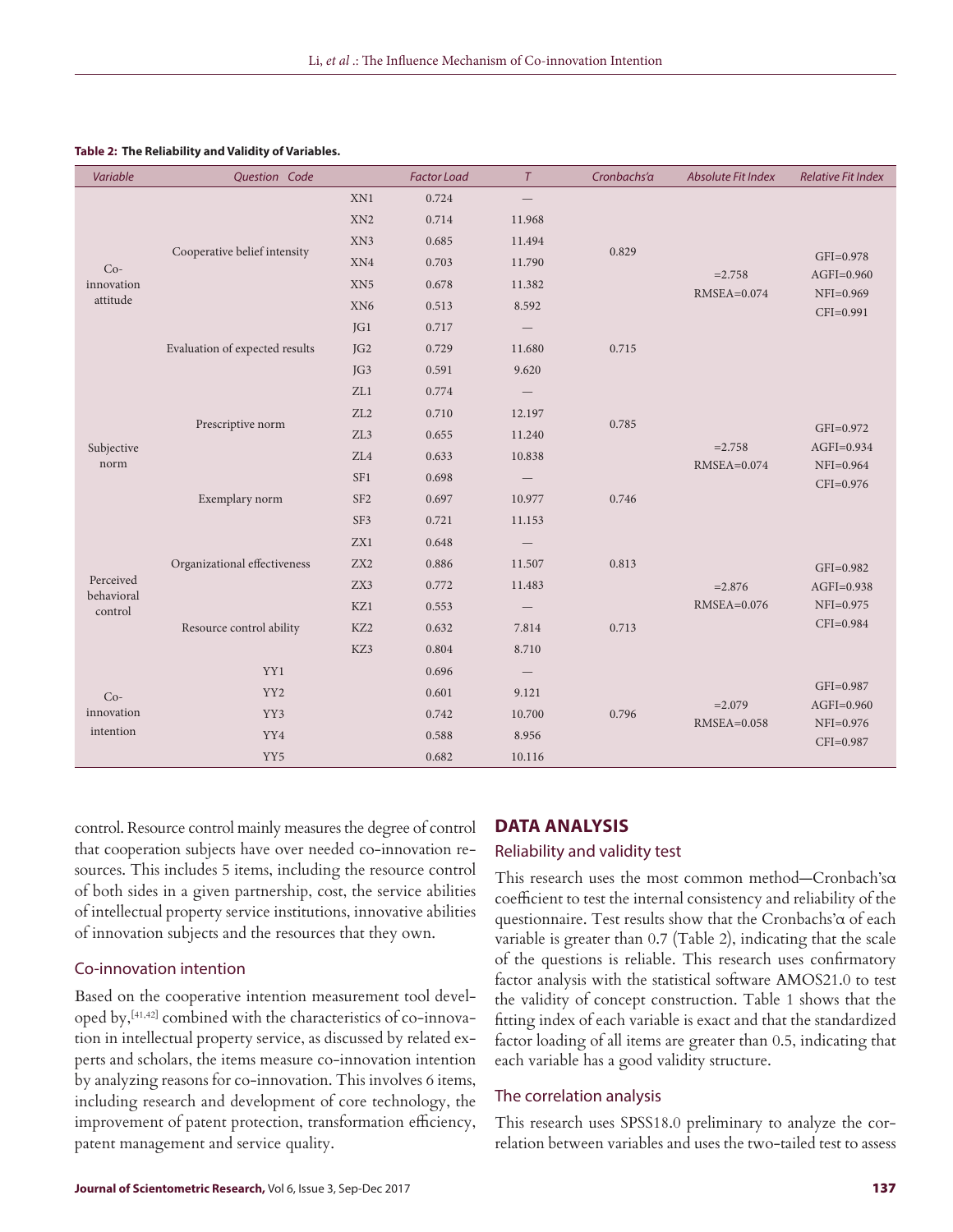#### **Table 3: The Correlation Coefficient between Variables.**

|                                | <b>Pearson Correlation</b> |                                                    |                      |                       |                                  |                             |                            |
|--------------------------------|----------------------------|----------------------------------------------------|----------------------|-----------------------|----------------------------------|-----------------------------|----------------------------|
|                                | Cooperative                | Evaluation of<br>belief intensity expected results | Prescriptive<br>norm | Exemplary<br>norm     | Organizational<br>effective-ness | Resource<br>control ability | Co-innovation<br>intention |
| Cooperative belief intensity   |                            |                                                    |                      |                       |                                  |                             |                            |
| Evaluation of expected results | $0.750**$                  |                                                    |                      |                       |                                  |                             |                            |
| Prescriptive norm              | $0.491$ **                 | $0.521$ <sup>**</sup>                              |                      |                       |                                  |                             |                            |
| Exemplary norm                 | $0.547$ **                 | $0.595**$                                          | $0.760**$            |                       |                                  |                             |                            |
| Organizational effectiveness   | $0.468$ **                 | $0.469**$                                          | $0.424$ **           | $0.433$ <sup>**</sup> |                                  |                             |                            |
| Resource control ability       | $0.349**$                  | $0.319**$                                          | $0.326$ **           | $0.356**$             | $0.515**$                        |                             |                            |
| Co-innovation intention        | $0.574$ **                 | 0.546                                              | $0.658**$            | $0.665**$             | $0.437**$                        | $0.372$ <sup>**</sup>       |                            |

\*\* Significant correlations at 0.01 level (bilateral)



**Figure 2: Path Analysis Model of Structural Equation Model.**

the significance. Table 3 shows a high correlation between variables, which grounds a hypothesis about the relationship between the variables.

#### Model building and hypothesis testing

Structural equation modeling software AMOS21.0 was used to identify the relationship between the related variables in theoretical frame and obtain a calculation of the path analysis model of the research (Figure 2). The results show the final fit index: absolute fitness index=1.658; approximate error root RMSEA=0.045; relative fitness index GFI=0.898; AGFI=0.872; NFI=0.879; and CFI=0.947. All indexes satisfy the fitness standard, indicating that the model fitting effect is good. On a further hypothesis, shown in Table 4, cooperative belief intensity, prescriptive norm, exemplary norm and resource control ability each positively influence co-innovation attitude. The standardized path coefficients, namely, 0.134, 0.579, 0.137, and 0.124, all reach the significance level at P<0.001. Prescriptive norm, exemplary norm and organizational effectiveness have a significantly positive impact on the intensity of cooperative intention. The standardized path coefficients, namely, 0.117, 0.727, and 0.080, all reach the significance level at P<0.001 or p<0.005. Furthermore, prescriptive norm, exemplary norm and organizational effectiveness have a significantly positive impact on the evaluation of expected results. The standardized path coefficients, namely, 0.901, 0.736, and 0.138, all reach the significance level at P<0.001 or p<0.005.

# **RESULTS AND DISCUSSION**

This research explores the relationship among co-innovation attitude, subjective norm, perceived behavioral control and co-innovation intention while also exploring their influence mechanism. The research shows the following:

First, in intellectual property service, the more positive the co-innovation attitude is, the more significant the co-innovation intention will be; the more positive prescriptive and exemplary norms are perceived, the more this will benefit the formation of a positive co-innovation attitude; the stronger resource control ability is, the more this will benefit the formation of co-innovation intention. First, enterprises and intellectual property service institutions tend, through co-innovation, to improve technological innovation, resulting in the full protection of intellectual property services, motivating both sides to engage in co-innovation. Then, through co-innovation, enterprises and intellectual property service institutions should be good at seeking government aid, while understanding co-innovation policies through multiple channels. Further, they should fully appreciate the positive prescriptive norm, while also paying attention to similar enterprises, intellectual property service institutions and developmental trends in intellectual property. Using co-innovation to achieve success in real cases is more productive than established enterprises have expected. Enterprises should bring the exemplary norm into full play as a means of self-encouragement. Ultimately, in co-innovation, both sides should efficiently combine the intellectual property resources owned by enterprises with the resources owned by intellectual property service institutions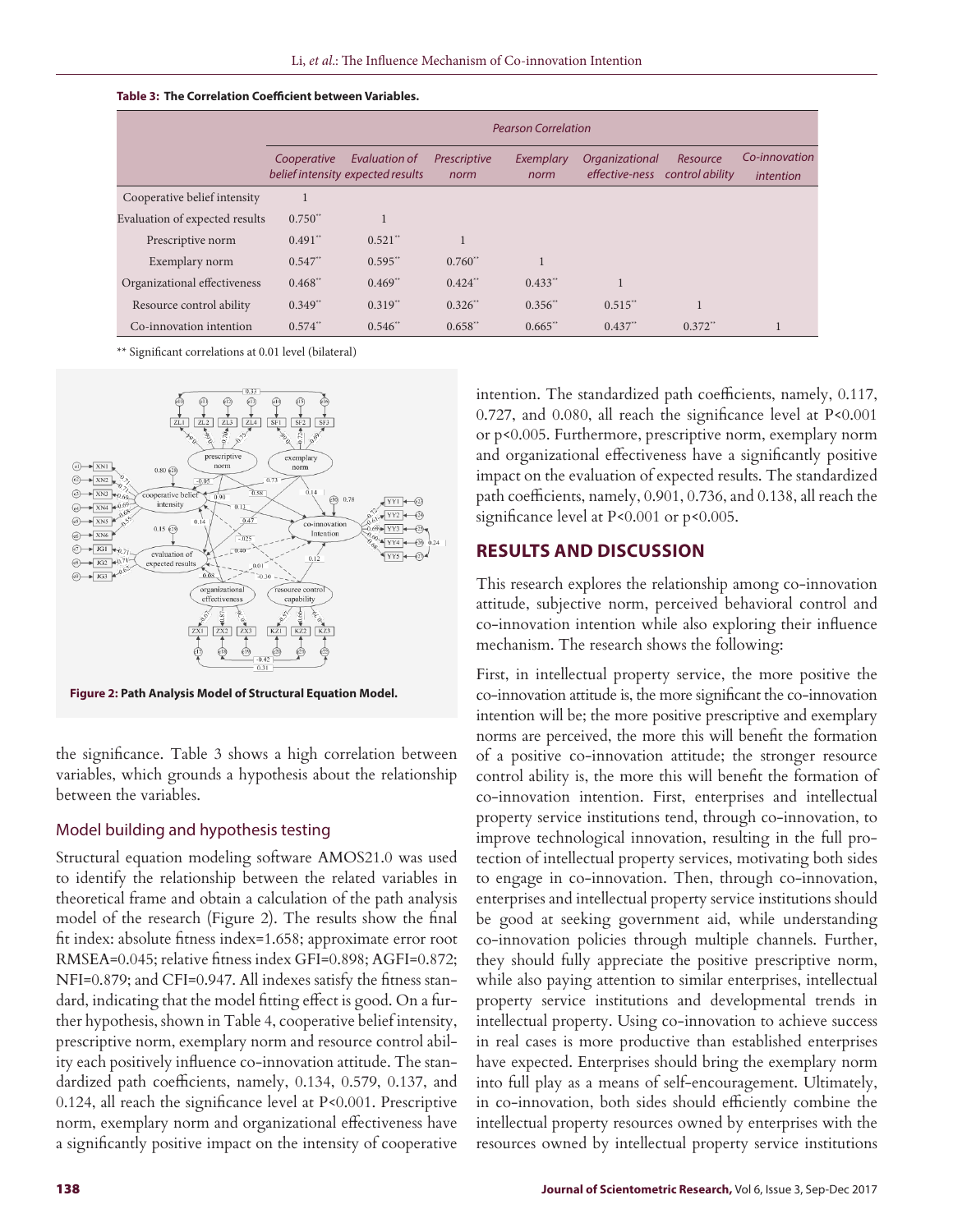| <b>Hypothesis</b> | Action path                                                      | Standard path<br>coefficient | <b>Significance</b><br>probability | Assume test results |
|-------------------|------------------------------------------------------------------|------------------------------|------------------------------------|---------------------|
| H <sub>1</sub> a  | Co-innovation intention <--- Cooperative belief intensity        | 0.134                        | $***$                              | support             |
| H <sub>1</sub> b  | Co-innovation intention <--- Evaluation of expected results      | 0.399                        | 0.356                              | not support         |
| H <sub>2a</sub>   | Co-innovation intention <--- Prescriptive norm                   | 0.579                        | $***$                              | support             |
| H2b               | Co-innovation intention <--- Exemplary norm                      | 0.137                        | $***$                              | support             |
| H <sub>3</sub> a  | Co-innovation intention <--- Organizational effectiveness        | 0.007                        | 0.532                              | not support         |
| H3b               | Co-innovation intention <--- Resource control ability            | 0.124                        | $***$                              | support             |
| H <sub>4a</sub>   | Cooperative belief intensity <--- Prescriptive norm              | 0.117                        | $0.005**$                          | support             |
| H <sub>4</sub> b  | Cooperative belief intensity <--- Exemplary norm                 | 0.727                        | $0.001**$                          | support             |
| H <sub>4c</sub>   | Cooperative belief intensity <--- Organizational effectiveness   | 0.080                        | $***$                              | support             |
| H <sub>4</sub> d  | Cooperative belief intensity <--- Resource control ability       | $-0.303$                     | 0.397                              | not support         |
| H <sub>5a</sub>   | Evaluation of expected results <--- Prescriptive norm            | 0.901                        | $***$                              | support             |
| H5b               | Evaluation of expected results <--- Exemplary norm               | 0.736                        | $0.006**$                          | support             |
| H5c               | Evaluation of expected results <--- Organizational effectiveness | 0.138                        | $***$                              | support             |
| H <sub>5d</sub>   | The evaluation of expected results <---Resource control ability  | $-0.245$                     | 0.389                              | not support         |

#### **Table 4: Parameter Estimation and Hypothesis Testing of Structural Models.**

to achieve complementary advantages, enhance the innovative resource control ability of both sides and stimulate co-innovation intention. While the impact of expected results and organizational effectiveness on co-innovation intention have not been examined, their influence cannot be ignored.

Second, in intellectual property service, the more positively that intellectual property service institutions view prescriptive and exemplary norms, the stronger organizational effectiveness and intensity of cooperative belief will be. The more exemplary norms are appreciated, the better organizational effectiveness and expected results evaluation will be. First, under the influence of Confucianism, Chinese society has distinct characteristics of high-power distance. Therefore, in the process of co-innovation, enterprises and intellectual property service institutions will tend to show some respect and obedience to organizations with guiding significance. Therefore, in intellectual property service, policy guidance, project support and financial support are means of assisting co-innovation, leading prescriptive norms to play a more positive role in co-innovation intention. In the process of co-innovation, enterprises and intellectual property service institutions will choose a reference development model for replication and research, and exemplary norms will provide support for co-innovation intention. Ultimately, once furnished with high organizational effectiveness, enterprises and intellectual property service institutions will have a high degree of confidence in their own ability to participate in co-innovation and generate strong co-innovation intention. Although the impact of resource control ability on cooperative belief intensity and expected

results evaluation have not been examined, their impact on co-innovation attitude cannot be ignored.

In this research, the questionnaire mainly focuses on eastern parts of China, where intellectual property service industry is highly developed and the sample is easy to obtain. However, since the distribution of the questionnaire has limitations, this research lacks comprehensiveness. Furthermore, the influence of part variables has not been verified. These shortcomings all provide a new direction for future research.

# **ACKNOWLEDGEMENT**

This work was supported by the project "National Natural Science Foundation of China" (71603038), the project "Social Science Planning Fund of Liaoning Province" (L17BGL021) and the project "Fundamental Research Funds for the Central Universities" (DUT16RW106).

# **CONFLICT OF INTEREST**

None of the authors have a conflict of interest to declare.

# **ABBREVIATIONS USED**

RMSEA: Root mean square error of approximation; GFI: Goodness-of-fit index; AGFI: Adjusted goodness-of-fit index; NFI: Normed fit index; CFI: Comparative fit index.

#### **SUMMARY**

None.